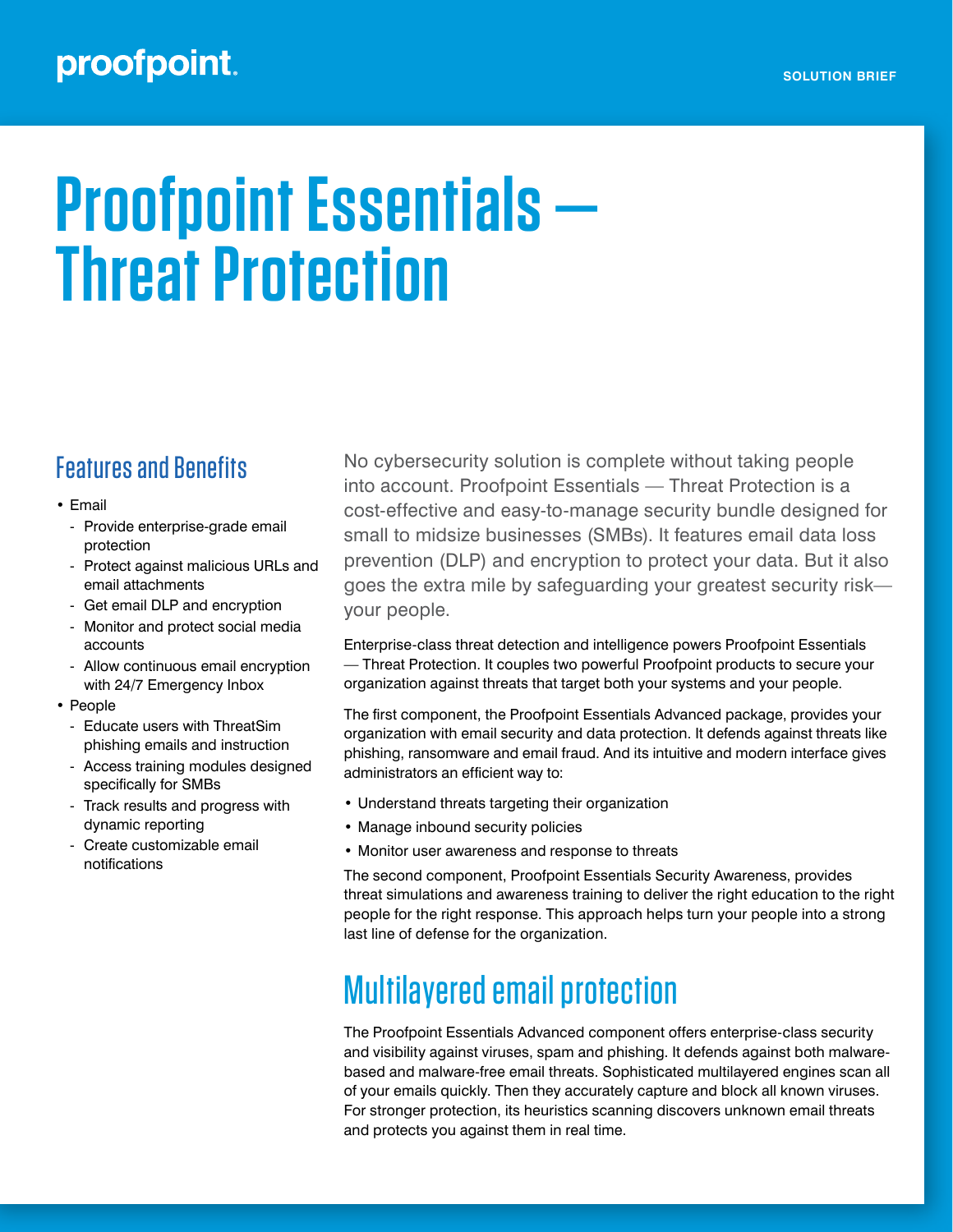It gives your people everything they need to make informed decisions. Administrators get a modern user experience so they can understand the overall threat landscape. But they can also see detailed breakdowns of specific types of threats and frequencies of attacks.

### Advanced threat protection

Most attacks target people. They often get users to click on a link or open an attachment in an email. The Proofpoint Essentials — Threat Protection bundle addresses this concern with Proofpoint Targeted Attack Protection (TAP). TAP is a unique URL and attachment sandboxing analysis technology that continually detects and adapts to new attack patterns. It gives you the insight you need to identify and protect your most targeted people.

### Data loss prevention and content filtering

The Proofpoint Essentials Advanced component helps you stay compliant. Its policy-driven DLP filter automatically identifies and secures outgoing sensitive information using built-in term dictionaries and SmartSearch identifiers. Sensitive data can include personally identifiable information (PII), personal health information (PHI), financial information, and GDPR terms. You just send email; we do the rest.

#### Automated email encryption

Our automatic email encryption feature mitigates the impact of data loss. Losing confidential or customer information can result in fines, negative publicity and loss of customer trust. So securing emails that contain sensitive data is one of your top priorities.

#### Business continuity

How would you keep your business running without email? You rely on email to run your business. You might be able to manage for a few minutes—but what about for a few hours or for a few days?

The Proofpoint Essentials Advanced component includes the following features to keep your business going when disaster strikes:

- Email spooling—When your email server crashes or the network has a connection problem, Proofpoint Essentials automatically spools incoming traffic to a backup server.
- Emergency Inbox—When the connection to your email server is restored, Emergency Inbox unspools the traffic back to the email server from the backup server.
- Instant Replay™—Allows users to resend any email filtered by Proofpoint Essentials up to 30 days old.

#### Social media account protection

The Proofpoint Essentials Advanced component reduces risk as you grow your business through social media. It helps you with account protection and compliance for up to three branded social media accounts. You can choose from Facebook, Twitter, YouTube and Google Currents (Google+). We help you monitor each account to prevent account hacking. And we guard against spam and malware being posted on your channels.

## Security awareness

The Proofpoint Essentials Security Awareness component features ThreatSim® Phishing Simulations. ThreatSim helps you gauge susceptibility to phishing attacks. It has thousands of phishing templates across 13 categories. And we add more every week.

With these templates, you can evaluate users on threats such as:

- Malicious attachments
- Embedded links
- Requests for personal data

Our Dynamic Threat Simulation phishing templates are drawn from Proofpoint threat intelligence. Other templates reflect customer requests and seasonal topics.

You can also automatically assign interactive training to anyone who falls for a simulated phishing attack. The "just